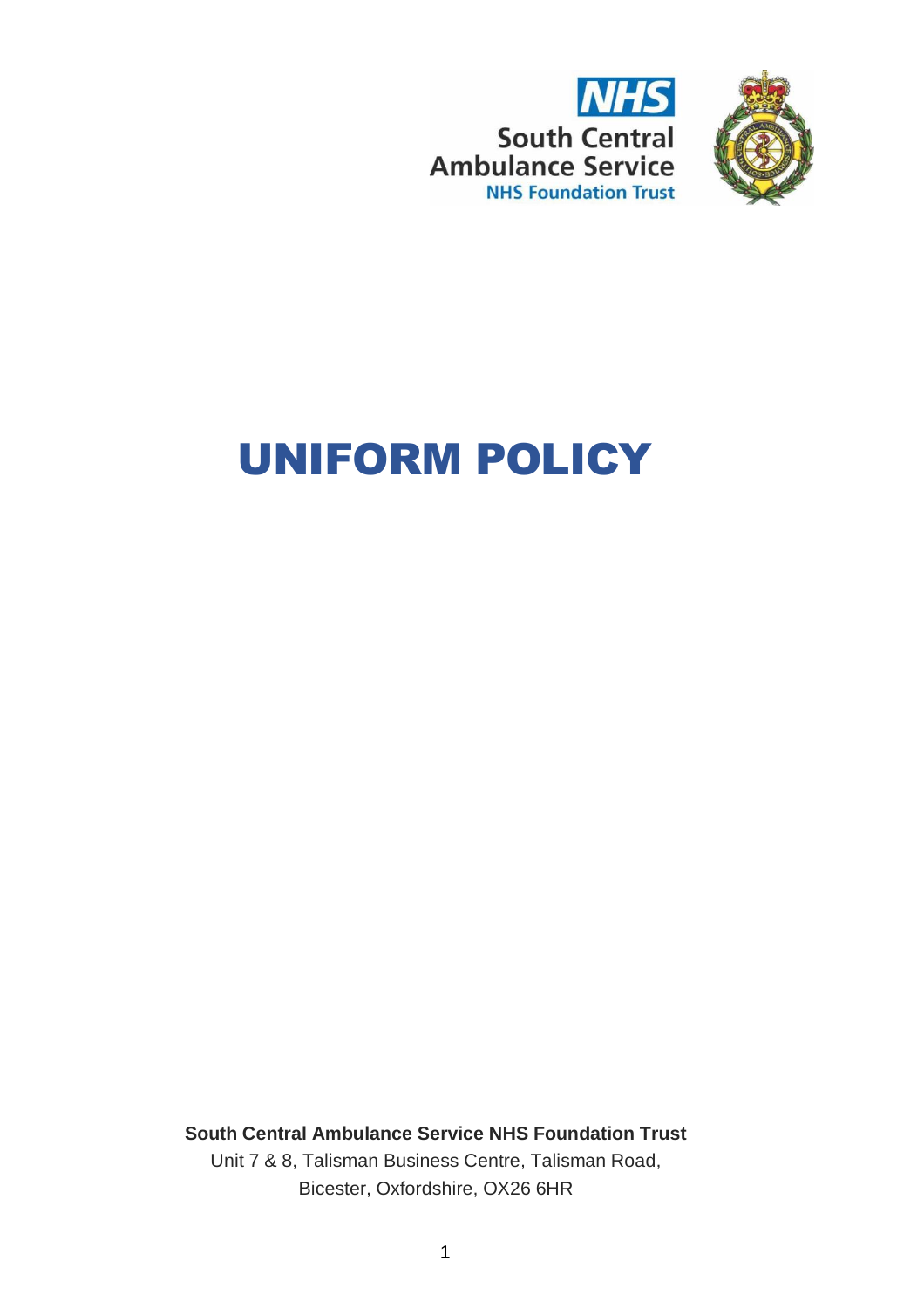# **TABLE OF CONTENTS**

| 1 <sub>1</sub>   |                                                             |  |
|------------------|-------------------------------------------------------------|--|
| 2.               |                                                             |  |
| 3.               |                                                             |  |
| $\overline{4}$ . |                                                             |  |
| 5.               |                                                             |  |
| 6.               |                                                             |  |
| 7.               |                                                             |  |
| 8.               |                                                             |  |
| 9.               |                                                             |  |
| 10.              | UNIFORM REPLACEMENT PROCEDURE - (FAIR WEAR & TEAR POLICY)11 |  |
| 11.              |                                                             |  |
| 12.              |                                                             |  |
| 13.              |                                                             |  |
| 14.              |                                                             |  |
| 15.              |                                                             |  |
|                  |                                                             |  |
|                  |                                                             |  |
|                  |                                                             |  |
|                  | APPENDIX 3: OPERATIONAL UNIFORM REPLACEMENT FLOWCHART 15    |  |
|                  |                                                             |  |

# <span id="page-1-0"></span>**DOCUMENT INFORMATION**

**Author:** Mark Ainsworth / HR Dept, Dan Holliday

**Consultation & Approval:** Operations Policy Review Group

# **This document replaces:** N/A

# **Notification of Policy Release:**

- Operations Bulletin
- Staff Notice Boards
- Intranet /Internet

**Date of Issue:** July 2018

**Next Review:** March 2021 Next March 2023

**Version:** 8.4

## **Version Control**

#### **Review**

This policy is regularly reviewed and updated with the information in line with relevant national guidance and legislation. A full 'Review and amendment' is available on request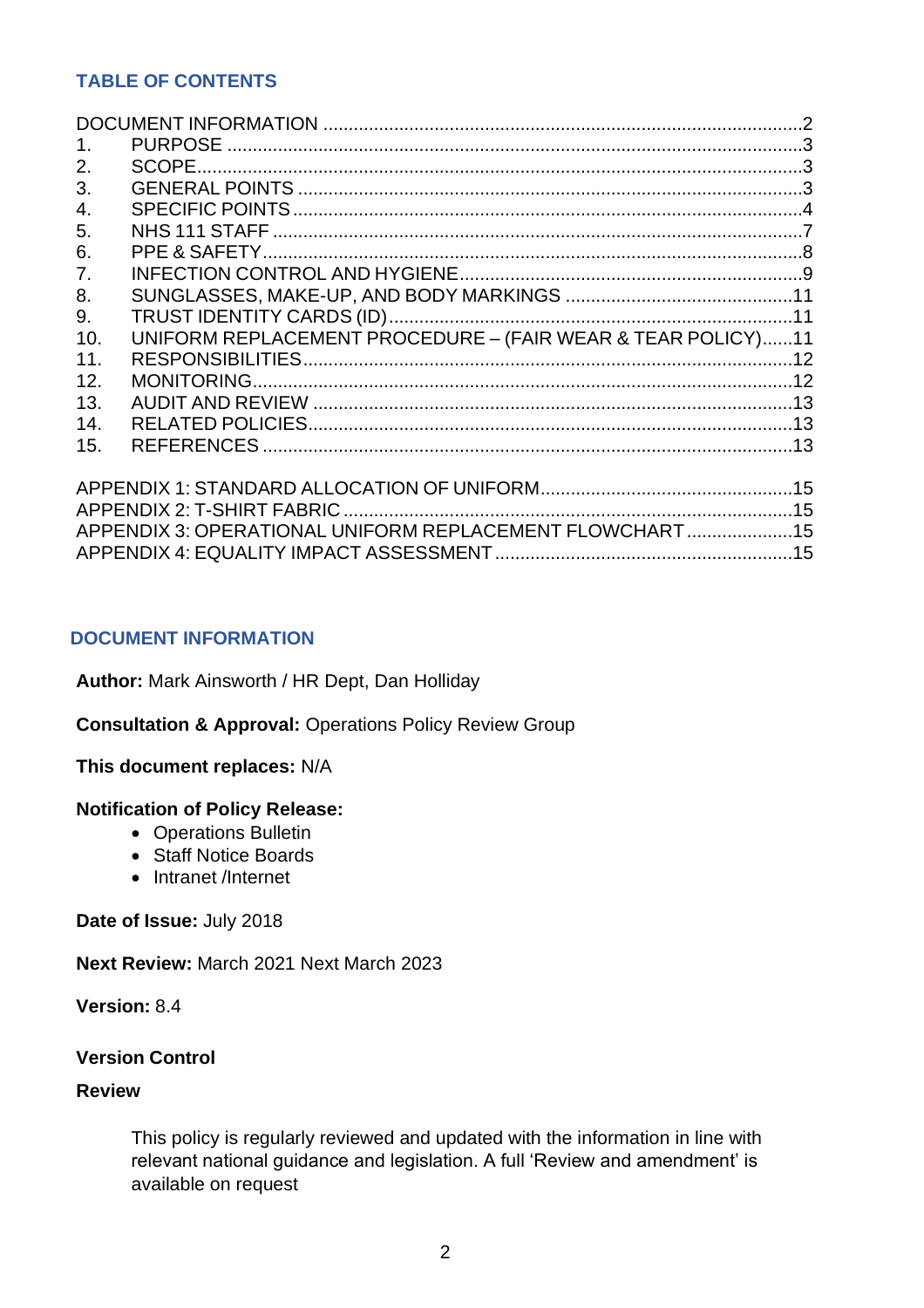# <span id="page-2-0"></span>**1. PURPOSE**

- 1.1 To ensure that staff wear uniform in a way to minimise the spread of infection; comply with health and safety requirements and present a professional image.
- 1.2 To ensure that there is consistent practice across the Trust and that all operational managers and staff have a single source of reference for the standards set by SCAS for the wearing of uniform.
- 1.3 To clarify the responsibilities of individual staff and managers within Operations (inclusive of EOC and NHS111 staff) in relation to operational uniform and associated PPE.

# <span id="page-2-1"></span>**2. SCOPE**

2.1 This policy applies to all uniformed employees of SCAS. Non uniformed employees may be issued South Central Ambulance Fleece jackets which will be marked with the Trusts name only.

# **EQUALITY STATEMENT**

The Trust is committed to promoting positive measures that eliminate all forms of unlawful or unfair discrimination on the grounds of age, marriage and civil partnership, disability, race, gender, religion/belief, sexual orientation, gender reassignment and pregnancy/maternity or any other basis not justified by law or relevant to the requirements of the post. The Trust will therefore take every possible step to ensure that this procedure is applied fairly to all employees regardless of the aforementioned protected characteristics, whether full or part-time or employed under a permanent or a fixed-term contract or any other irrelevant factor.

By committing to a policy encouraging equality of opportunity and diversity, The Trust values differences between members of the community and within its existing workforce, and actively seeks to benefit from their differing skills, knowledge, and experiences in order to provide an exemplary healthcare service. The Trust is committed to promoting equality and diversity best practice both within the workforce and in any other area where it has influence.

Where there are barriers to understanding; for example, an employee has difficulty in reading or writing, or where English is not their first language, additional support will be put in place wherever necessary to ensure that the process to be followed is understood and that the employee is not disadvantaged at any stage in the procedure. Further information on the support available can be sought from the HR Department.

Employees exercising their rights and entitlements under these regulations will suffer no detriment as a result.

# <span id="page-2-2"></span>**3. GENERAL POINTS**

3.1 All operational staff are expected to be in possession of a full set of uniform – see Appendix 1 for the standard allocation of uniform tables for each operational job role.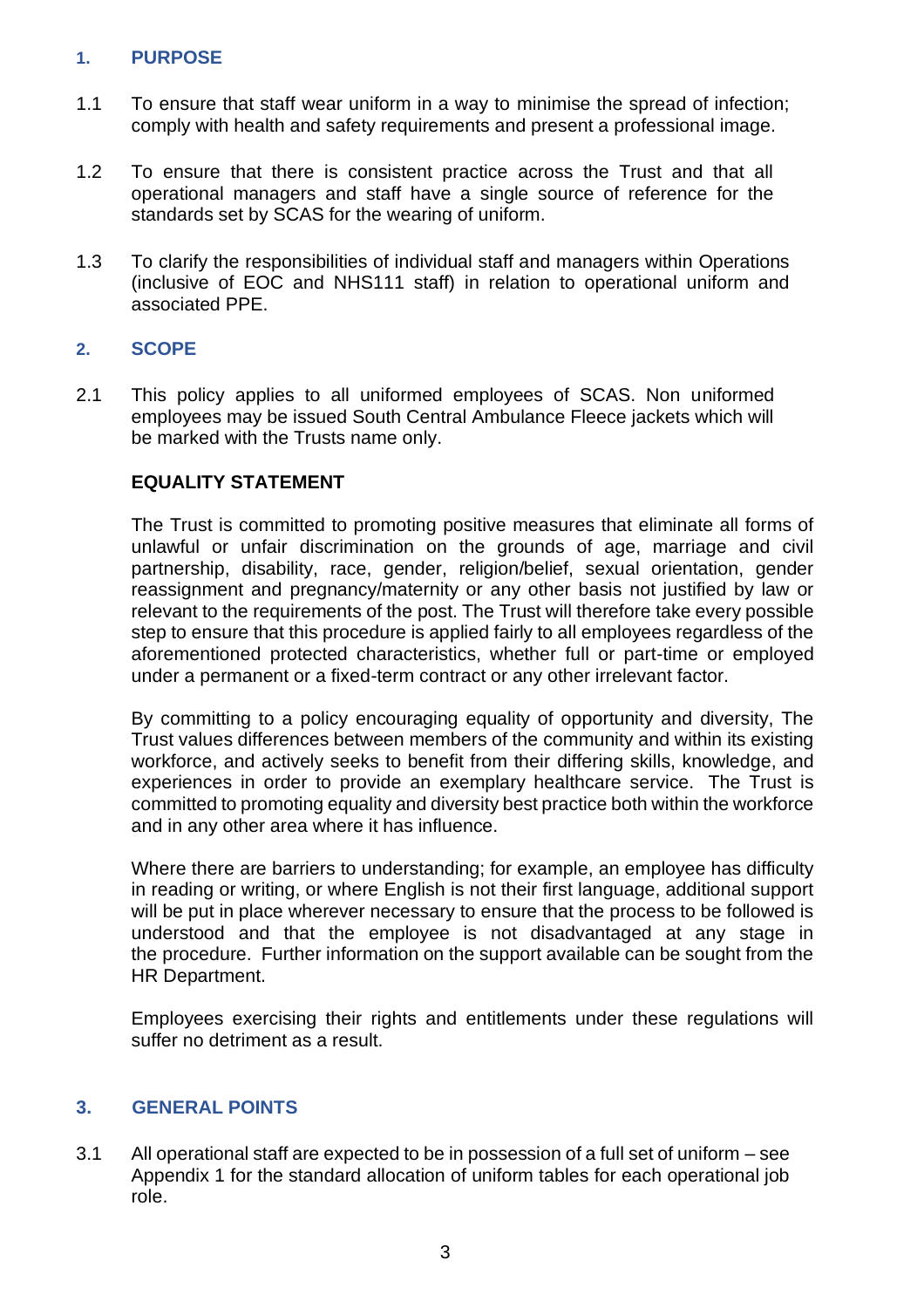- 3.2 A uniform is provided by the Trust as a means of easy identification and to present a professional image.
- 3.3 All uniformed staff are expected to maintain their uniforms in accordance with this policy.
- 3.4 Each uniform wearer is allocated a number of uniform items, which will differ according to the standard allocation (see Appendix 1) agreed as part of this policy.
- 3.5 **Exceptions:** on medical grounds, and/or in accordance with specific religious beliefs, modified uniform may be requested. All such requests will be considered sympathetically on their merits (see section 4.10, below).
- 3.6 **Off-duty:** Staff wishing to travel to and from work in uniform must ensure that Trust insignia and/or uniform markings are not visible. The uniform must not be worn for any unauthorised activities outside of the employment of the Trust.
- 3.7 **During Training:** uniform should be worn unless it is agreed with the Education Department that this is not a requirement for part or all of the course.
- 3.8 **Non-operational duties and outside visits:** Trust staff undertaking official Trust business in the form of non-operational duties and visits to outside agencies, organisations and premises may be required to wear their operational uniform including high visibility garments.
- 3.9 **Ownership:** (see Section 11) all issued items of uniform remain the property of the South Central Ambulance Service NHS Foundation Trust at all times. When operational staff leave the Trust, it is their responsibility to ensure all uniform items, outfit and PPE are returned to their line manager. Failure to return a full set of issued uniform will result in the costs being deducted from final pay.
- 3.9.1 Due to security implications, staff must not give items of uniform to third parties including other staff member - when they leave the organisation. All uniform needs to be returned to Procurement for disposal.
- 3.9.2 Disciplinary action will be taken against any member of staff who contravenes 3.8.1 Staff are encouraged to report any instances of SCAS/NHS uniform being worn by non SCAS staff or sold/advertised.
- 3.9.3 SCAS uniform must only be worn when undertaking SCAS work and must not be worn when undertaking private work.

# <span id="page-3-0"></span>**4. SPECIFIC POINTS**

# 4.1 **Shirts**

- 4.1.1 Shirts must be buttoned and tucked into waistbands at all times.
- 4.1.2 Polo shirts are issued for staff to wear should they choose to. As per the above they must be tucked into waistbands at all times. Staff do not have to wear Polo shirts if they choose not to.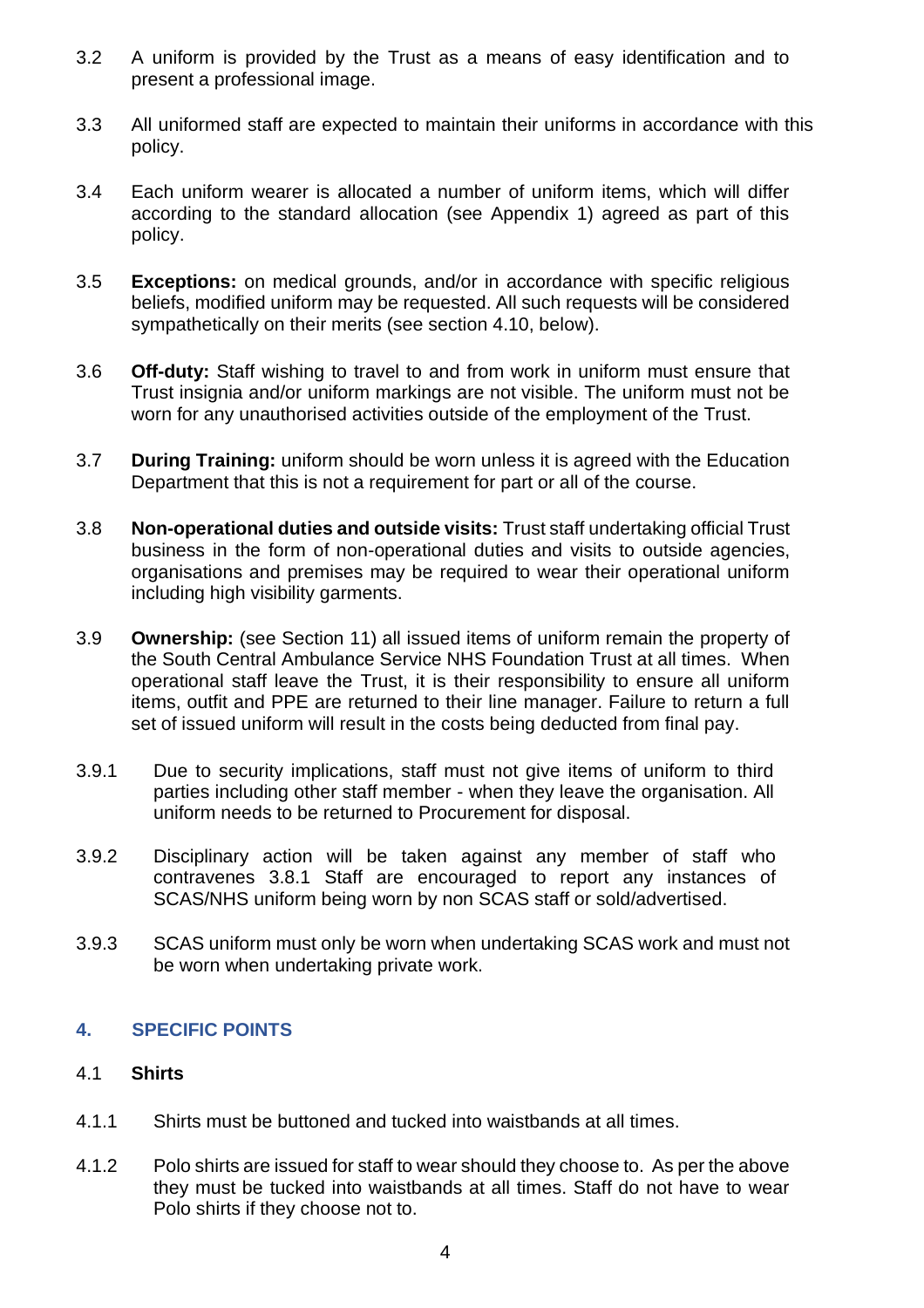# 4.2 **T-shirts**

- 4.2.1 T shirts must be worn under such circumstances that require "full uniform". Examples would include when staff are formally representing SCAS at an external meeting and other "formal" occasions. To this end, staff must always (whilst on duty) have access to a clean, serviceable T shirt.
- 4.2.2 SCAS provides white T-shirts for staff to wear under their uniform shirt and no other colour may be worn.
- 4.2.3 Trust-provided T-shirts are made of breathable fabric (not 100% cotton), so staff may prefer to provide their own WHITE cotton T shirts, which they can wear as an alternative.
- 4.2.4 Wearing of T-shirts during normal operational shifts will remain optional.
- 4.2.5 It is a requirement that staff always present a professional image to the public and patients and must not cause offence as a result of their "dress". This must be properly considered by all staff, prior to deciding not to wear an T shirt.

# 4.3 **Footwear**

- 4.3.1 Only approved Trust footwear is to be worn.
- 4.3.2 The Trust will provide all operational staff with protective footwear as part of their standard issue PPE and as part of their uniform.
- 4.3.3 Where it is not possible for an individual to wear these standard issue boots for a medical reason, following advice of a medical professional the staff member will be referred for a consultation with the Trust's Occupational Health Provider. Following consultation with the Trusts Occupational Health Provider the service will look to find a suitable alternative which is in line with the Trusts current standard costings.
- 4.3.4 Non-operational uniformed staff who are not issued with Trust footwear as part of their standard Trust issue uniform, are expected to wear black shoes.
- 4.3.5 Socks should be plain black.

#### 4.4 **Epaulettes**

- 4.4.1 All garments to have epaulettes including shirts, soft shell/fleece and the RTC jacket.
- 4.4.2 Staff will be issued with epaulettes showing their grade or rank. See appendix 1:
- 4.4.3 If bands or decorations are worn, they must be in keeping with the operational uniform.
- 4.5 **Cold Weather Protection:** during periods of cold weather (normally 1 November to 1 March), staff may wear the following items: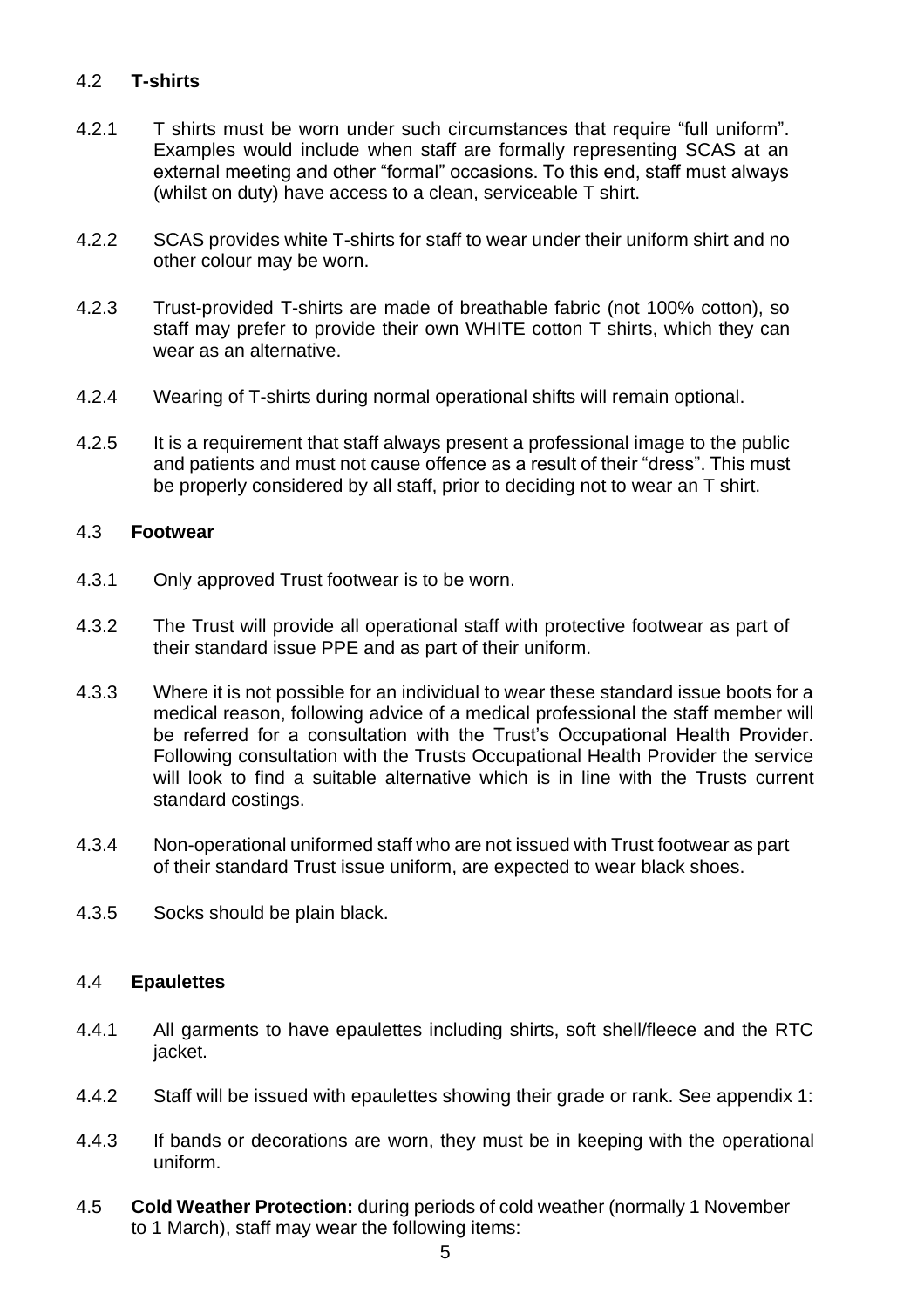- 4.5.1 **Hat:** a "beanie" style hat with SCAS logo is available through Uniform procurement. These will be issued upon request as not all staff may wish to have one. Hats are only available to Field Operational staff and PTS.
- 4.5.2 **Scarf:** a plain black, navy blue or dark green scarf may be worn. No markings or badges are permitted. These are not supplied by SCAS
- 4.5.3 **Gloves:** plain black, navy blue or dark green gloves may be worn. These are not supplied by SCAS.
- 4.6 **Warm Weather Protection:** during periods of warm weather staff are permitted to wear a baseball style cap in plain black, navy blue or dark green. No markings or badges are permitted other than "Ambulance" or a SCAS crest. These are not supplied by SCAS

# 4.7 **Clean Uniforms**

- 4.7.1 Uniform including boots must be kept clean, pressed and neatly presented at all times. However, it is recognised that, from time to time, operational demands may limit or prevent this.
- 4.7.2 If operational staff need to change an item of uniform due to soiling, etc, they should put in a request to EOC to authorise a return to their base station to change it as soon as practicable, unless they have a spare garment with them on the vehicle. If staff cannot replace uniform at work, then they may need to be returned home to change.
- 4.7.3 Operational staff should keep a spare, clean, and presentable uniform in a secure place at their designated station base.

# 4.8 **Alterations**

- 4.8.1 Items of uniform issued to staff must not be altered in any manner except size.
- 4.8.2 It is not permitted to alter PPE clothing in any manner; if a different size is required this should be requested in the normal way.

# 4.9 **Markings**

- 4.9.1 Job title markings will be worn on the uniform as appropriate to the garment, in the form of epaulettes and an ID badge.
- 4.9.2 Official awards, medal ribbons, orders and decorations may only be worn and displayed in the appropriate position and at the appropriate time/occasion.
- 4.9.3 No other badges will be worn except a recognised Trade Union badge of office when the Union Representative is not deployed in a patient facing role.
- 4.9.4 The Trust recognises that there are commemorative events, such as Remembrance Day where it is seen to be appropriate for emblems (not metal) to be worn. On these such occasions, it will be agreed that the Trust will relax the uniform policy in consideration of these events, for a period no greater than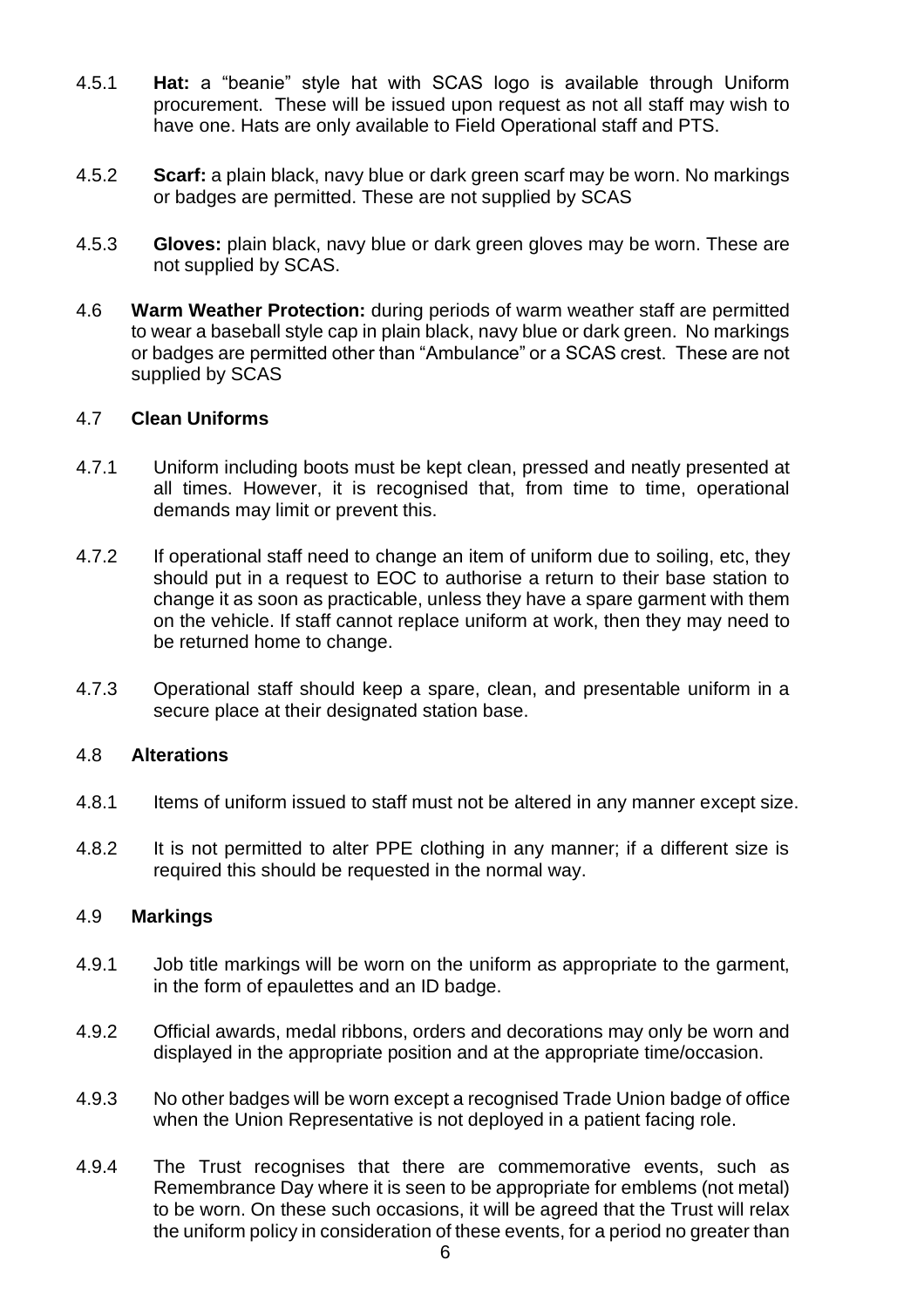2 weeks. However, if the emblem becomes soiled or poses a risk, it must be removed from the uniform and may be replaced at no cost to the Trust.

# 4.10 **Exceptions on grounds of Religious Beliefs**

- 4.10.1 A member of staff may identify a need to wear different or modified items of uniform in order to comply with their religious beliefs.
- 4.10.2 Head coverings required to be worn, due to religious beliefs, should be in a plain green colour, as near to Trust corporate green as possible. Headscarves should be securely fastened with no trailing ends and should not cover the face.

# 4.11 **Exceptions on Medical Grounds**

- 4.11.1 Certain medical or other conditions may result in an individual requiring modified uniform.
- 4.11.2 Occupational Health must confirm that there is a need to issue non-standard items: if such confirmation is not provided, the individual will be informed, and only standard allocation items will be issued.

# <span id="page-6-0"></span>**5. NHS 111 STAFF**

#### 5.1 **Purpose /Introduction**

To provide uniform guidelines for NHS 111 staff.

5.2 To ensure that NHS staff wear appropriate uniform to comply with health and safety requirements and to present a professional image at all times.

# 5.3 **General Points**

- 5.3.1 The required uniform for NHS 111 staff is a polo shirt which comes in four colours. The polo shirt should be worn at all times whilst NHS 111 staff are on an operational shift.
- 5.3.2 It is a requirement that all team leaders and shift managers will wear the same coloured shirts but will display a badge with their job title with their uniform. There are also badges for coaches as well.
- 5.3.3 This uniform will be issued to all SCAS contracted NHS 111 staff.

# 5.4 **Dress Code**

- 5.4.1 The Trust will only provide polo shirts for staff to wear. In addition to wearing these polo shirts staff are asked to wear dark trousers/skirt with their polo shirt and staff must wear dark shoes.
- 5.4.2 No jeans are allowed to be worn in the contact centre. If staff need to wear additional clothing due to variances in temperature, then a white t-shirt may be worn under the polo shirt or a black or navy jumper/cardigan may be worn.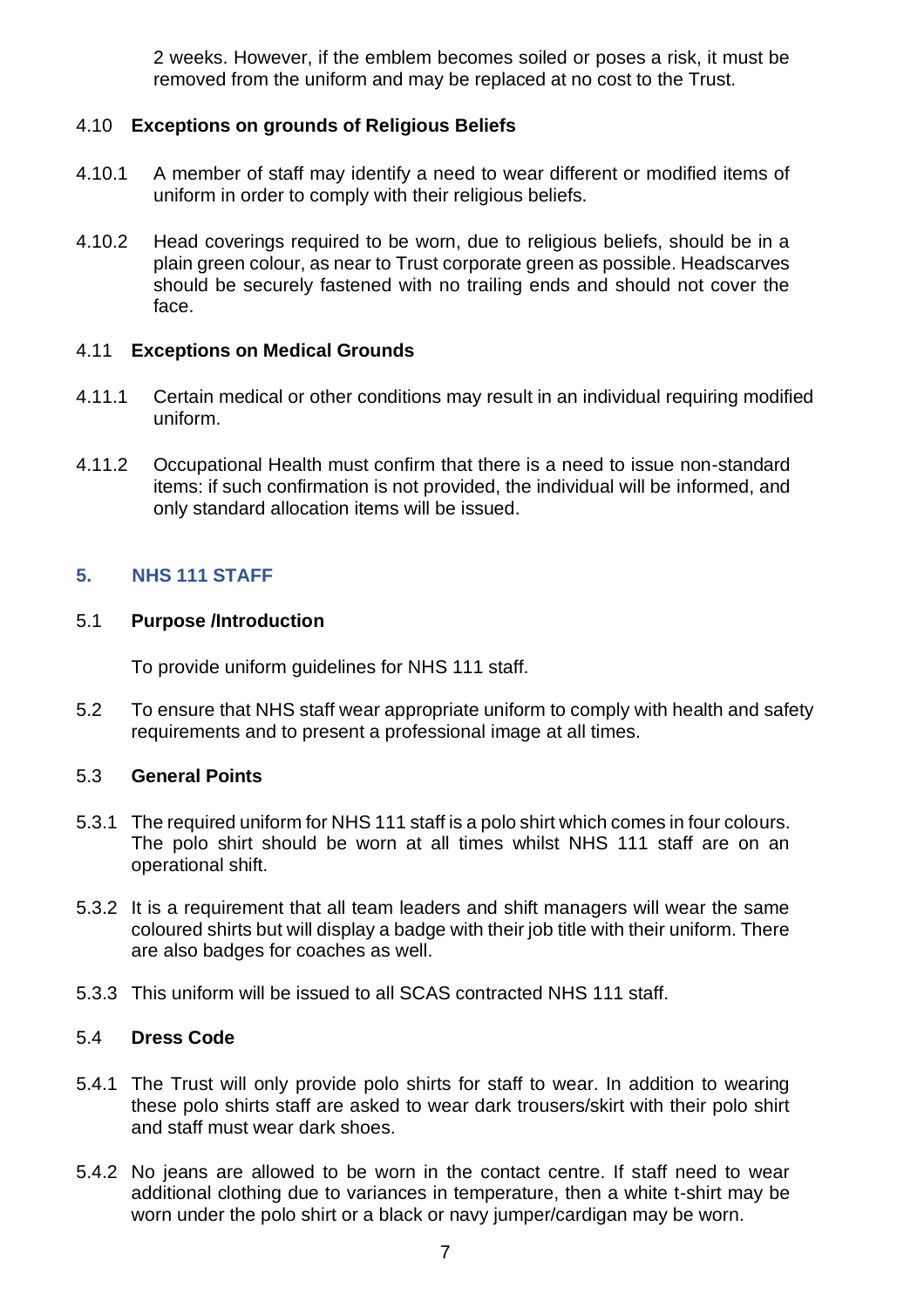- 5.4.3 Staff must wear appropriate footwear at all times
- 5.4.4 Staff should cover up the polo shirt outside of the work environment, including travelling to and from work.

## 5.5 **Uniform Issue**

Given the environment that NHS 111 operate in, the guidelines for issuing uniform are:

- Full-time staff (37.5 hours) 3 polo shirts
- Part-time staff (up to 37.5 hours) 2 polo shirts

Staff may request further polo shirts via their Head of NHS 111, if they feel they require a greater number.

# <span id="page-7-0"></span>**6. PPE & SAFETY**

- 6.1 For detailed guidance around the wearing of PPE items operational staff should refer to the Trust's PPE policy (Health & Safety Policy & Procedure Appendix (H), paragraphs 1315)
- 6.2 Some items of uniform also serve as Personal Protective Equipment (PPE)and correct PPE must be issued and worn whenever appropriate, regardless of employment status.
- 6.3 When on duty, staff will only wear uniform and PPE that has been issued by the Trust and that complies with this policy and any other relevant Health and Safety instructions/policies relating to PPE. The exception to this will be the wearing of additional PPE not supplied by the trust as stated in 4.6.
- 6.4 Operational staff who are normally issued with PPE must ensure that they possess a full set of those items which are currently issued and have them readily available to wear. This includes Trust-issued footwear, particularly PPErelated boots or shoes.
- 6.5 Safety helmets approved for use and issued by the Trust to staff must be worn where staff safety is at risk and in particular in the following situations:
	- Maior incidents
	- Railway incidents
	- Fire calls
	- Incidents on motorways and major roads or where staff are at risk from moving vehicles and or flying debris
	- All Road traffic collisions/accidents (RTCs) especially where the patient is
	- trapped and the Fire Service have been asked to affect a rescue
	- Incidents on building sites and other industrial complexes
	- Places where there is a requirement to comply with Health and Safety notices
	- and policies.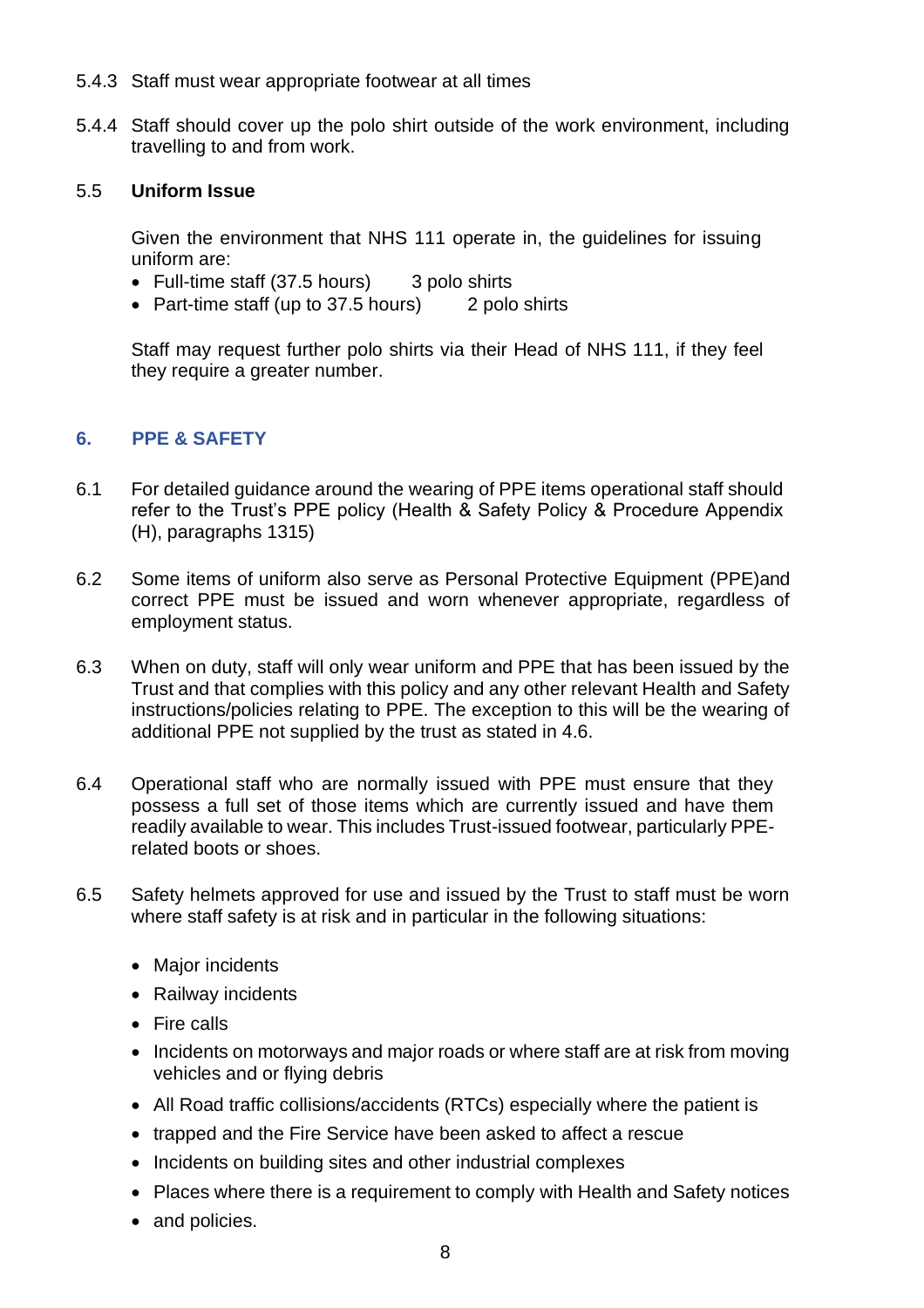• When instructed to do so.

NB. This list is not exhaustive

- 6.6 Scissors must not be carried in breast or sleeve pockets as they may cause harm when moving patients. Such items should be carried away from possible direct patient contact to prevent harm or cross-contamination/ infection.
- 6.7 Operational staff who wear corrective spectacles which react to light are reminded of the potential dangers related to those lenses (particularly how slowly they change back from dark to light), especially when driving service vehicles.

# <span id="page-8-0"></span>**7. INFECTION CONTROL AND HYGIENE**

- 7.1 In the interest of infection control best practice, Operational Clinical staff must undertake the following prior to, during and following each shift.
- 7.2 Operational clinical staff should change into a clean uniform at the start of each shift. It is accepted that trousers may not require to be changed every shift but should be changed regularly or when soiled.
- 7.3 Once off duty, operational clinical staff should change into "home" clothes as soon as possible – ideally before leaving their station or workplace.
- 7.4 The responsibility for uniform laundering rests with the individual member of operational staff. Uniforms or other work clothes should be washed as soon as possible after they have been worn and in accordance with the care label instructions – preferably on as hot a wash as the fabric will tolerate.
- 7.5 On occasions, uniforms may be exposed to body fluids. This should be avoided as far as possible by the use of PPE, including disposable aprons. For cases where extensive soiling or contamination is foreseeable, a disposable coverall should be worn as an outer garment, in addition to any other PPE items necessary. After use, the suit should be disposed of as clinical waste and the uniform checked to ensure it has been fully protected.
- 7.6 If, despite all efforts, contamination of the uniform occurs, arrangements should be made for the crew to return to base for a shower to remove any skin contamination and a uniform change. Heavily contaminated uniform may have to be disposed of as clinical waste in the absence of local laundry facilities and replacements requested as per Trust procedure. Staff may need to be sent home to achieve this.
- 7.7 Hi-Visibility Reflective clothing should be wiped over with disposable detergent wipes as regularly as required and following any contamination. Periodic washing using manufacturer's instructions will ensure the clothing is kept in serviceable condition.
- 7.8 **Personal Hygiene:** it is essential for all operational clinical staff to maintain the highest standards of personal hygiene.
- 7.9 **Hand** hygiene is paramount, and accidental contact of clothes or medical alert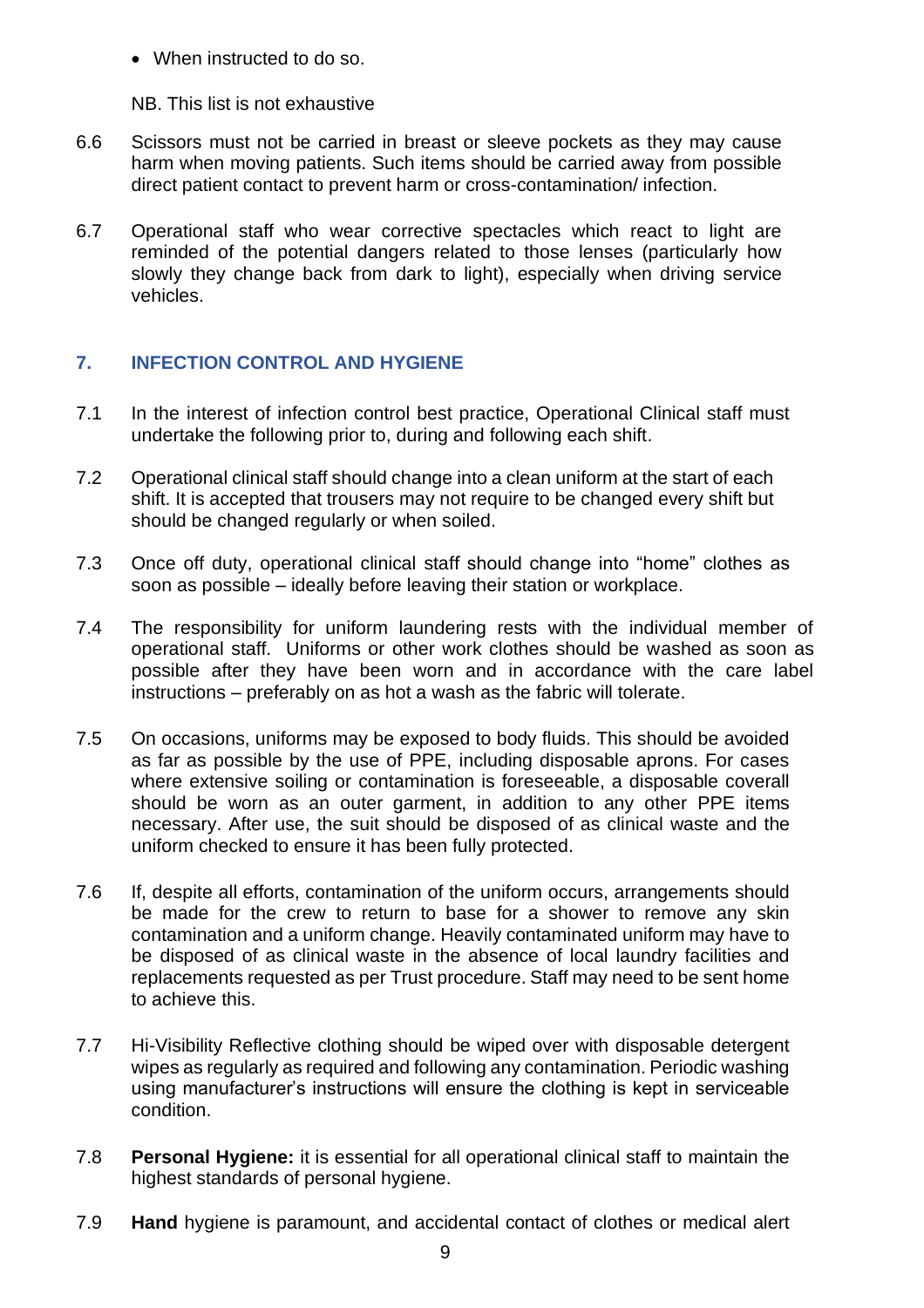bracelets with patients is to be avoided. They must be clean at all times; fingernails must be kept clean and cut to a length which will not damage medical examination gloves or risk causing injury to a patient. No nail varnish, nail extensions, false nails or any other type of hand decoration is permitted under infection control best practice guidance.

- 7.9.1 **Hair:** Long hair must be secured and retained in a fashion that does not compromise the safe delivery of patient care or impede the effective use of service approved safety helmets.
- 7.9.2 **Beards** should be kept neat and tidy at all times.

# 7.10 **Jewellery and Body Piercing**

The uniform and workwear policy guidance issued by the Department of Health (DH) recommends that excessive jewellery, including necklaces, visible piercings and multiple earrings should **not** be worn by NHS staff undertaking duties that bring them into contact with patients and members of the public. This is because it does not support a professional image and may be hazardous, e.g., hoop earrings and necklaces could be inadvertently pulled or grabbed by confused patients injuring the wearer or their patient.

- 7.10.1 Jewellery and watches can harbour micro-organisms and make effective hand hygiene more difficult, therefore:
	- Necklaces, bracelets, bands and bangles may not be worn on duty unless religious or medical exclusions apply. In the event that these override health and safety, this must be agreed between the employee, line manager and – if for medical reasons – Occupational Health.
	- The responsibility for damage/repair to or replacement of jewellery that operational staff choose to wear on duty lies solely with that member of staff and is not the Trust's responsibility.
- 7.8.2 Patient-facing operational staff may wear:
	- A single wristwatch with a washable strap;
	- a maximum of one single wedding band/ring at any one time.
	- discreet studs or small sleepers (no more than 1cm in diameter), which must be restricted to one in each ear.
- 7.9 **Facial Piercings:** some patients consider visible piercings to be upsetting or disconcerting, so these are not considered appropriate for uniformed staff who come into contact with patients/ the public. Therefore, for the purposes of presenting a professional image, when carrying out a public role, the following applies:
- 7.9.1 The following piercing is allowed: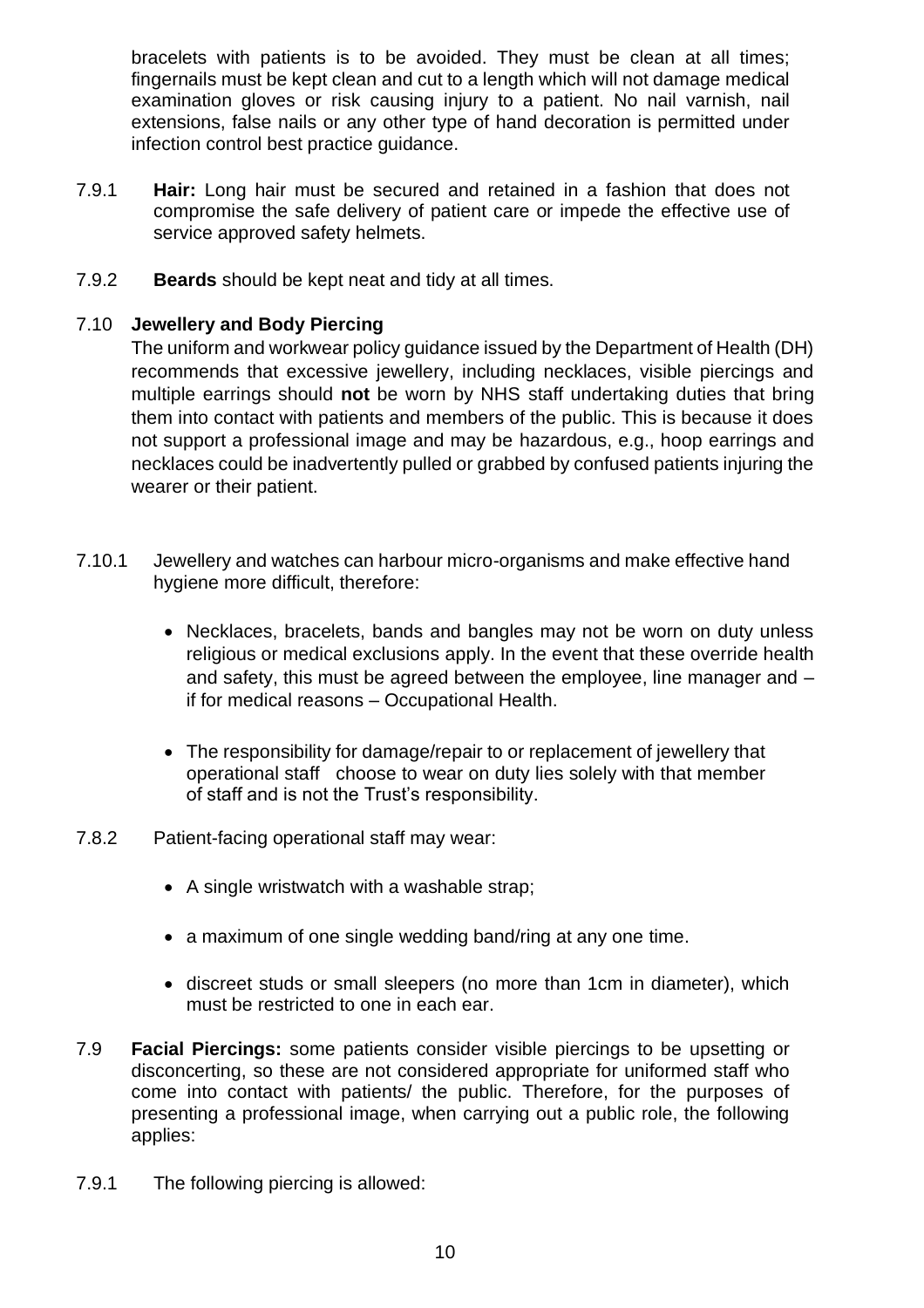- Earrings maximum of one in each ear.
- 7.9.2 These are not allowed:
	- Eyebrow studs or rings
	- Lip studs or rings
	- Cheek studs or ring
	- Nose studs or rings
- 7.9.3 A plain (neutral or transparent in colour) keeper may be worn if required to prevent a piercing from closing.

# <span id="page-10-0"></span>**8. SUNGLASSES, MAKE-UP, AND BODY MARKINGS**

- 8.1 **Sunglasses** may be worn by operational staff when appropriate. Staff must completely remove sunglasses when dealing directly with patients as they can act as a barrier to eye contact and thus inhibit effective communication. The exception to this would be if staff would be exposed to harmful UV light if they are in direct sunlight. Staff should use their own judgement as to whether wearing sunglasses are essential.
- 8.2 **Make-up** must be kept to a minimum and only muted lipstick colours are permissible.
- 8.3 Bona fide religious symbols permanently marked onto the skin will be respected by the Trust as long as they do not compromise health and safety requirements or contravene infection control best practice guidance.
- 8.4 **Tattoos** whether visible or otherwise should not "undermine the dignity and values of SCAS, cause offence to members of the public or colleagues and/or invite provocation" or "indicate unacceptable attitudes towards any individual or section of the community".

# <span id="page-10-1"></span>**9. TRUST IDENTITY CARDS (ID)**

9.1 All staff must carry a current SCAS identity card, which must be readily available to provide confirmation of both identity and that they are a member of the Trust's staff.

# <span id="page-10-2"></span>**10. UNIFORM REPLACEMENT PROCEDURE – (FAIR WEAR & TEAR POLICY)**

- 10.1 The Operational Uniform Replacement Procedure identifies the process that must be followed by staff and their line managers to obtain replacement uniform items.
- 10.2 Follow flowchart in Appendix 2.
- 10.3 If any operational staff require replacement uniform items after they have received their initial uniform allocation, they must follow the uniform item replacement procedure. This procedure enables staff to request replacement of uniform items from their line manager under the following circumstances: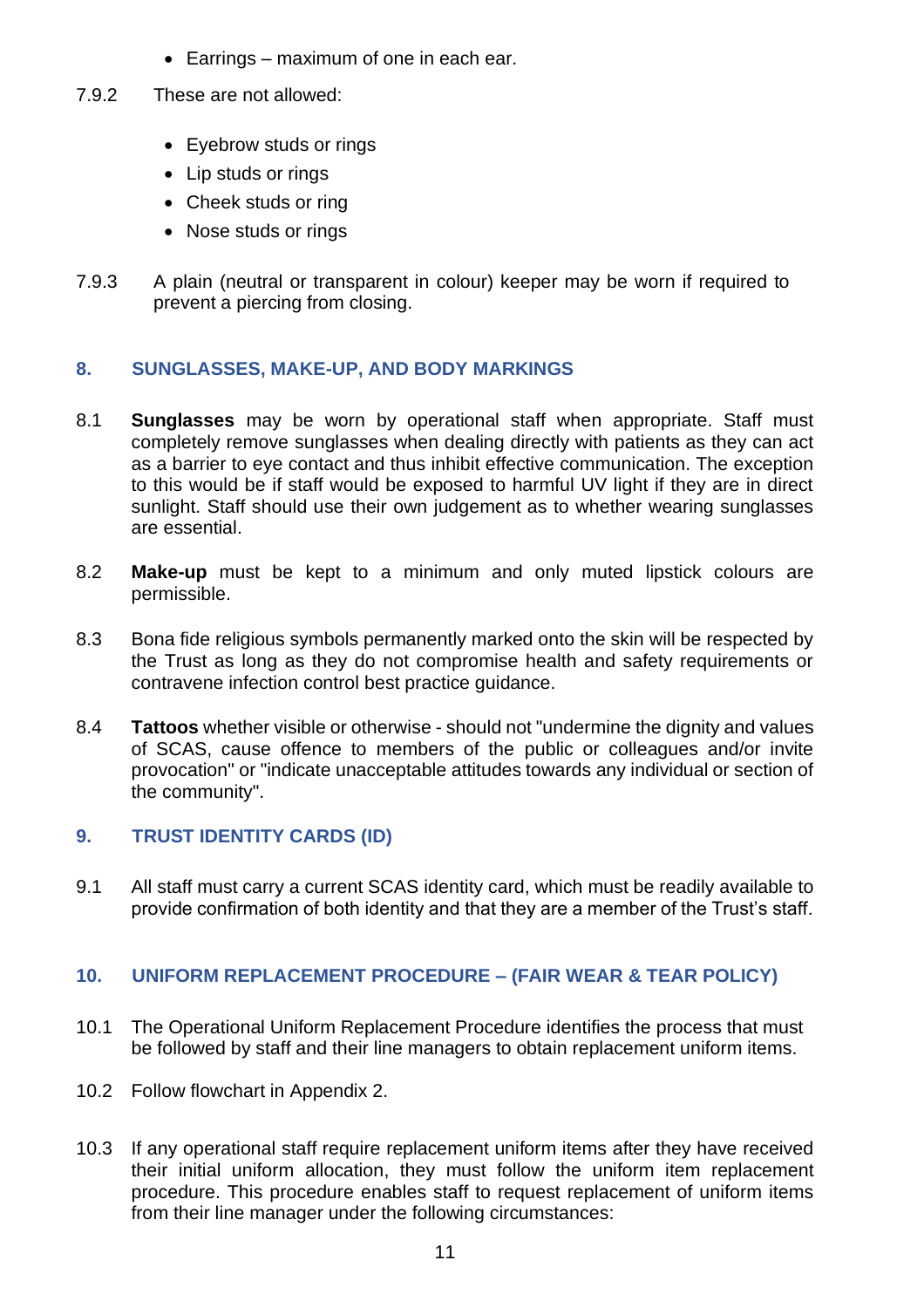- The item is unsuitable for use or wearing as it no longer allows the operation staff member to comply with the Trust's uniform policy and/or current health and safety legislation
- External garments do not provide adequate protection against adverse weather
- The item is beyond economic repair
- The item is so soiled it cannot be laundered successfully and should be disposed of in line with the Trust's policy on Infection Prevention and Control **Procedures**
- The item has been lost or stolen.
- 10.4 In the event of items of uniform being stolen, it is the responsibility of the member of staff to complete Datix so that the loss can be reported to the CFSMS.
- 10.5 If an item of uniform is deemed by the staff member to require replacement under the terms of the Trust's Wear and Tear Policy, they must provide the item to his/her line manager for approval or a replacement, unless it is unavailable due to the following:
	- It has been disposed of already under the Trust's policy on Infection Prevention and Control Procedures as clinical waste
	- Loss, theft or other reason.
- 10.6 It is the line manager's responsibility to follow the Fair Wear and Tear policy when assessing their staff's request for replacement uniform items and for the decision whether or not to authorise a replacement.

# <span id="page-11-0"></span>**11. RESPONSIBILITIES**

- 11.1 The responsibility for ensuring that the policy is enforced lies with the **Trust Board**  and the **Chief Executive.**
- 11.2 The **Operations Director** is responsible for overseeing the policy on a day-to-day basis.
- 11.3 **Procurement** will ensure appropriate resources, facilities and associated supplies for staff to effectively adhere to this policy are available and maintained.
- 11.4 All **Executives, Managers, Clinical Managers and Supervisors** are responsible for ensuring that this policy is being routinely applied by all uniformed staff and that suitable and necessary facilities to support this policy are readily available in all Trust settings.

# <span id="page-11-1"></span>**12. MONITORING**

- 12.1 All Managers and Supervisors are responsible for monitoring compliance to ensure that this policy is adhered to.
- 12.2 Monitoring compliance on a day-to-day basis will be undertaken by Operational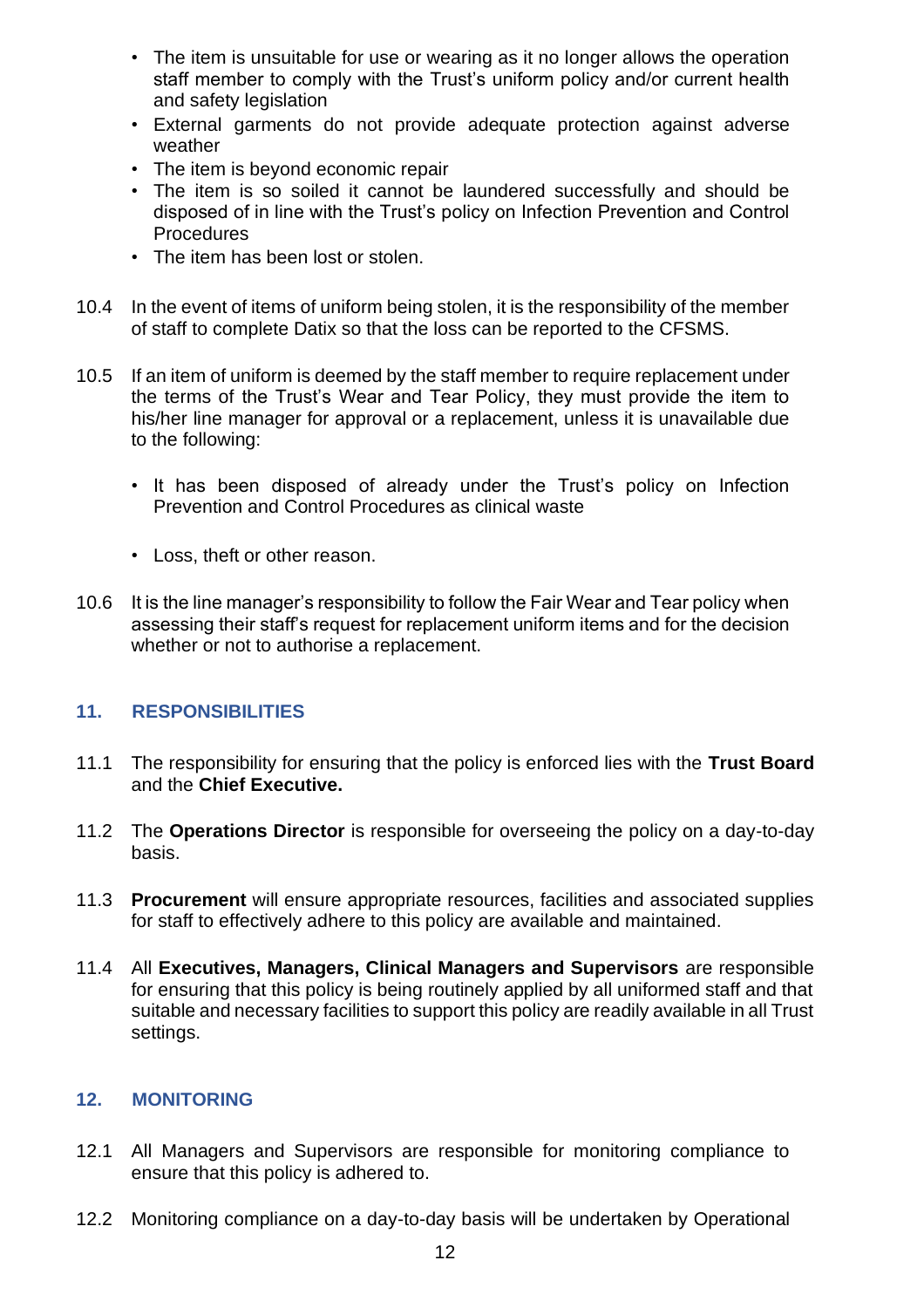Managers, Clinical Managers and Supervisors by observing staff during duty hours. Remedial action for non-compliance should be part of a personal development plan.

12.3 The compliance against this policy will be monitored within the Trust via a variety of audits these are identified in the table below.

# <span id="page-12-0"></span>**13. AUDIT AND REVIEW**

- 13.1 This policy will be reviewed annually by the Trust's Management Team and Staff Side Representatives
- 13.2 Procurement team will audit and review the policy to ensure that the recommendations and standards are adhered to.

# <span id="page-12-1"></span>**14. RELATED POLICIES**

Please read this policy in conjunction with the following:

- Personal Protective Equipment (PPE) Policy
- Infection Control Policy
- Hand Hygiene and Care Policy
- Infection Control Guidance and Procedures

# <span id="page-12-2"></span>**15. REFERENCES**

- Department of Health (2006), The Health Act 2006 (rev. 2008): Code of Practice for the prevention and control of healthcare associated infections. London; DH
- Department of Health (2007) Uniforms and Workwear; an evidence base for developing local policy. London: DH
- Department of Health (2007) Saving Lives: reducing infection, delivering clean and safe care. London: DH
- Health and Safety Executive (IDNG174 rev 08/05) A short guide to the Personal Protective Equipment at Work Regulations 1992. Suffolk: HSE books
- Health and Safety Executive (2005) COSHH a brief guide to regulations: What you need to know about the Control of Substances Hazardous to Health Regulations 2002. Suffolk: HSE books,
- National evidence-based guidelines for preventing healthcare-associated infections in NHS hospitals in England. Journal of Hospital Infection, 65pp. S1- S64. Elsevier, Science Direct: Pratt, R. Pellow, C. Wilson, J. Loveday, H. et al (2007) epic2
- The Health and Safety at Work etc Act 1974 sections 2 and 3. Safety at Work Regulations 1999 (Management Regulations), that extend the cover to patients and others affected by microbiological infections and include control of infection measures.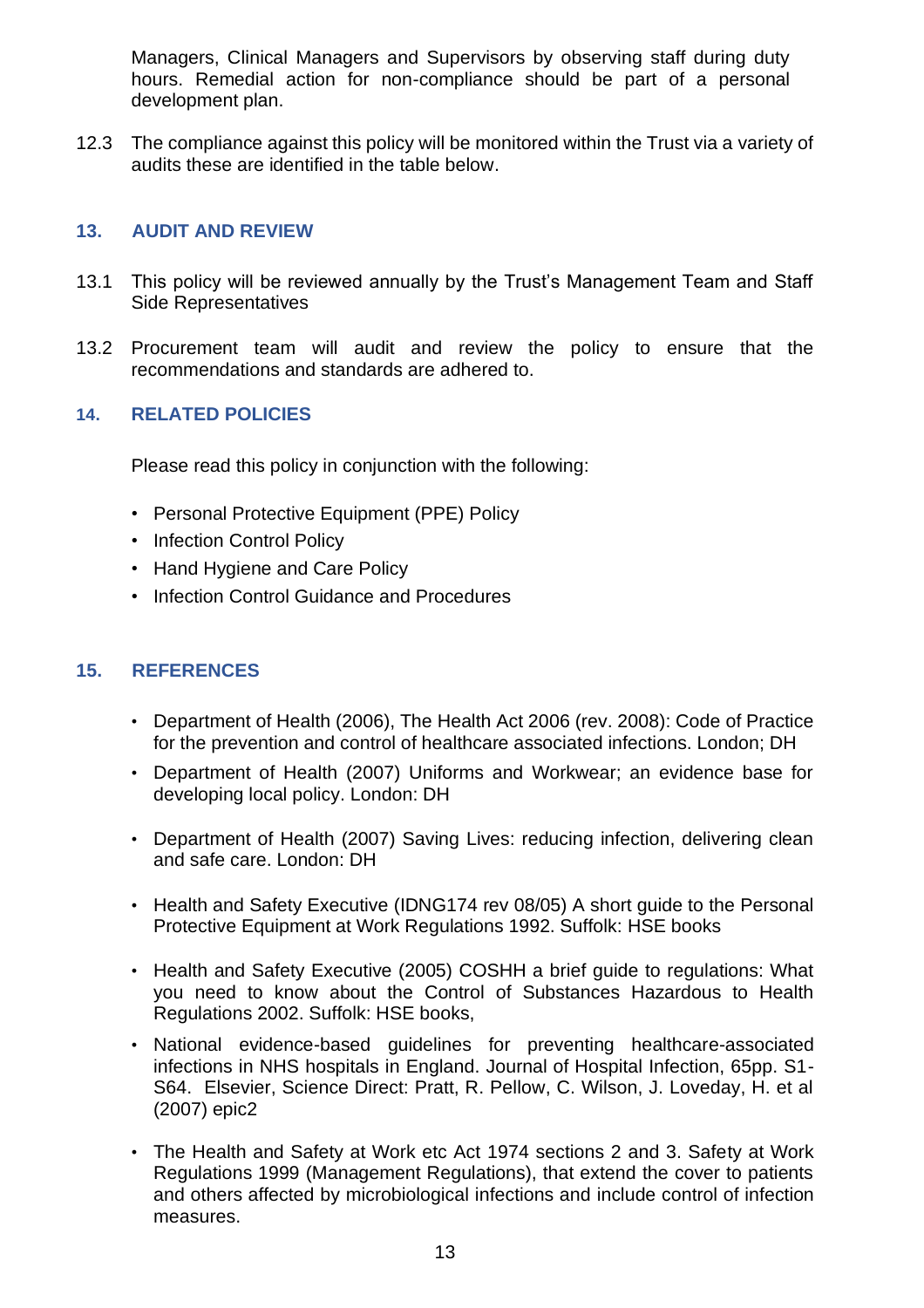- 'Securing Health Together', the Health and Safety Executive (HSE) long term strategy for occupational health, which commits HSE/ Health and Safety Commission and their fellow signatories (including the Department of Health) to a 20 percent reduction in ill health caused by work activity by 2010.
- Health Act 2006 Code of Practice, Duty 4 to maintain a clean and appropriate environment includes at section (g) that the supply and provision of linen and laundry reflects Health Service Guidance HSG95 (18), as revised from time to time and at section (h) that clothing (including uniforms) worn by staff when carrying out their duties is clean and fit for purpose.